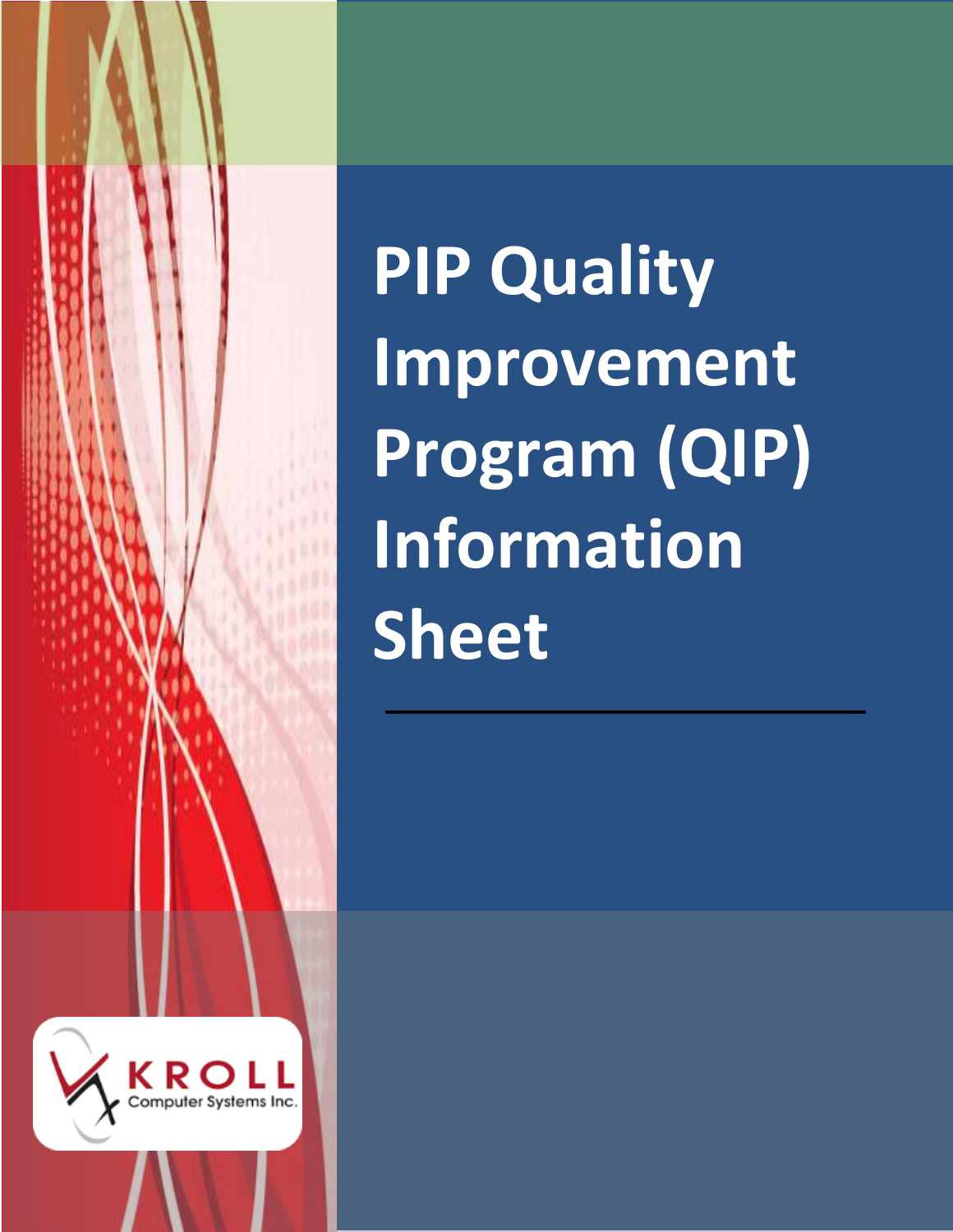





# **Contents**

| Ensure SK PIP/DIS Plan is attached to a Prescription for Successful Transmission to the PIP  7 |  |
|------------------------------------------------------------------------------------------------|--|
| Masked Profiles need to be Unmasked for Prescriptions to be Recorded in the PIP  7             |  |
|                                                                                                |  |
|                                                                                                |  |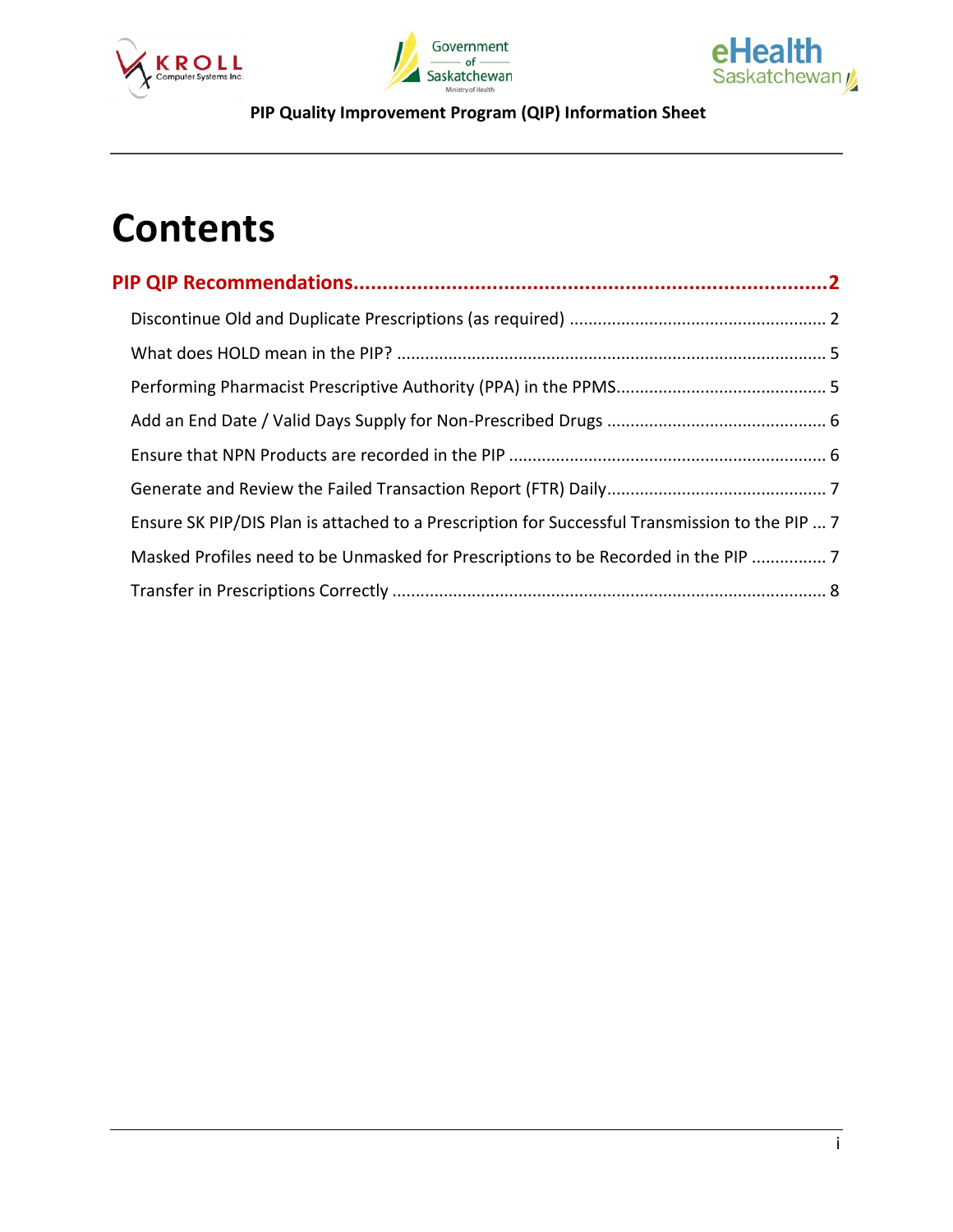





# **PIP Quality Improvement Program (QIP) Information Sheet**

PIP CeRx integrated pharmacies should use this information sheet as a reference on how to implement the PIP Quality Improvement Program (QIP) procedures into your regular workflow.

#### **Glossary of Terms:**

| Term                        | <b>Definition</b>                                            |
|-----------------------------|--------------------------------------------------------------|
| CeRx Integration            | Enables communication of patient medication and allergy      |
|                             | information to and from the PIP within the current vendor    |
|                             | software                                                     |
| <b>Pharmacy Practice</b>    | The pharmacy software system used to process prescriptions   |
| Management System (PPMS)    |                                                              |
| <b>PPMS Network Profile</b> | The PPMS view of the integrated PIP profile (includes        |
|                             | medications prescribe and dispensed across SK including your |
|                             | pharmacy)                                                    |
| <b>PPMS Local Profile</b>   | The PPMS view of the local profile (includes medications     |
|                             | dispensed for patients from your pharmacy                    |
| PIP GUI                     | The PIP application/website                                  |

**NOTE:** Refer to the PIP QIP website for the most up-to-date information [\(www.ehealthsask.ca\pipqip\)](http://www.ehealthsask.ca/pipqip).

If you have any questions, or need more information please contact:

**eHealth Service Desk Toll Free**: 1-888-316-7446 **Regina:** 306-337-0600 **Fax:** 306-781-8480 **Email\*:** [servicedesk@ehealthsask.ca](mailto:servicedesk@ehealthsask.ca)

\*Please note that email should only be used for low urgency incidents and requests

**Kroll Service Desk**

**Toll Free:** 1-800-263-5876 **Email**[: support@kroll.ca](mailto:support@kroll.ca) **Web**: [www.kroll.ca](http://www.kroll.ca/) Support available: 24 /7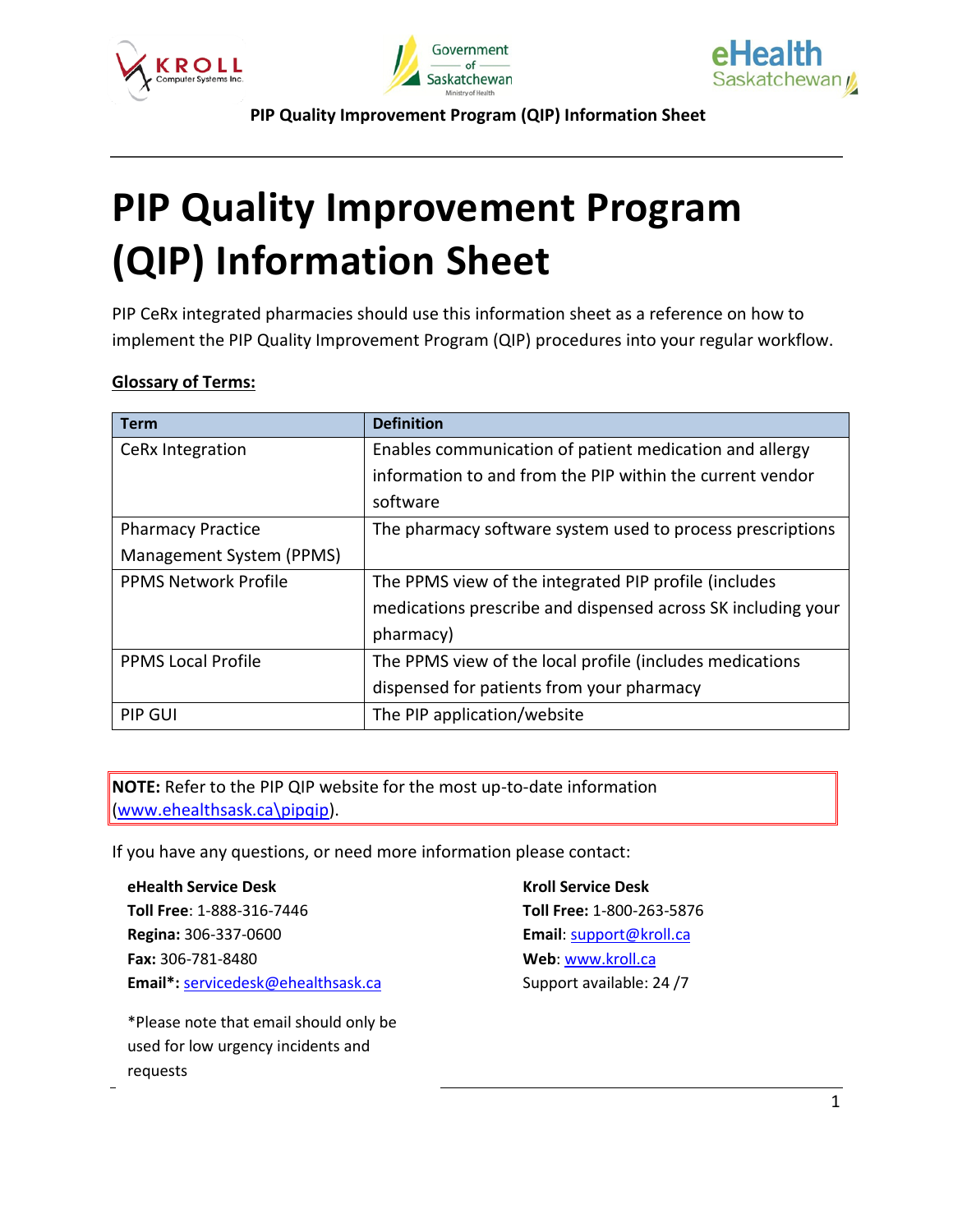





# <span id="page-3-0"></span>**PIP QIP Recommendations**

### <span id="page-3-1"></span>**Discontinue Old and Duplicate Prescriptions (as required)**

Identify prescriptions to be discontinued by looking for the following indicators:

**NOTE:** Prescriptions that were filled during the pre-integration stage cannot be discontinued from the PPMS Local Profile.

- Old and duplicate prescriptions only for patients currently in your care (i.e., not deceased, cared for by another pharmacy).
- Prescriptions of the same drug and strength that have a newer active prescription.
- Prescriptions that are over one year old.
- Prescriptions with a status of HOLD in the PIP (these are usually old and have been given an incorrect status).
- Prescriptions with a negative days supply (PIP GUI only).

| <b>Active Prescriptions</b> |             |             |                                                                     |                                          |  |
|-----------------------------|-------------|-------------|---------------------------------------------------------------------|------------------------------------------|--|
| <b>DRUG</b>                 | <b>DOSE</b> | <b>FREO</b> | <b>IDAYS</b>                                                        | <b>STATUS</b>                            |  |
| <b>Continuous</b>           |             |             |                                                                     |                                          |  |
| APO-ATORVASTATIN            | See details |             |                                                                     | Filled                                   |  |
| APO-ATORVASTATIN            | See details |             | $-271$                                                              | Filled                                   |  |
|                             |             |             |                                                                     |                                          |  |
|                             |             |             | The negative days will contine to<br>when a newer Rx was dispensed. | increase as this Rx was not discontinued |  |

#### **If Discontinuing a Prescription from the PPMS:**

1. Select the prescription and click '**Inactivate**' in the PPMS local profile.

OR

2. Click '**Stop (abort)**' in the PPMS Network Profile (i.e. Integrated PIP Profile).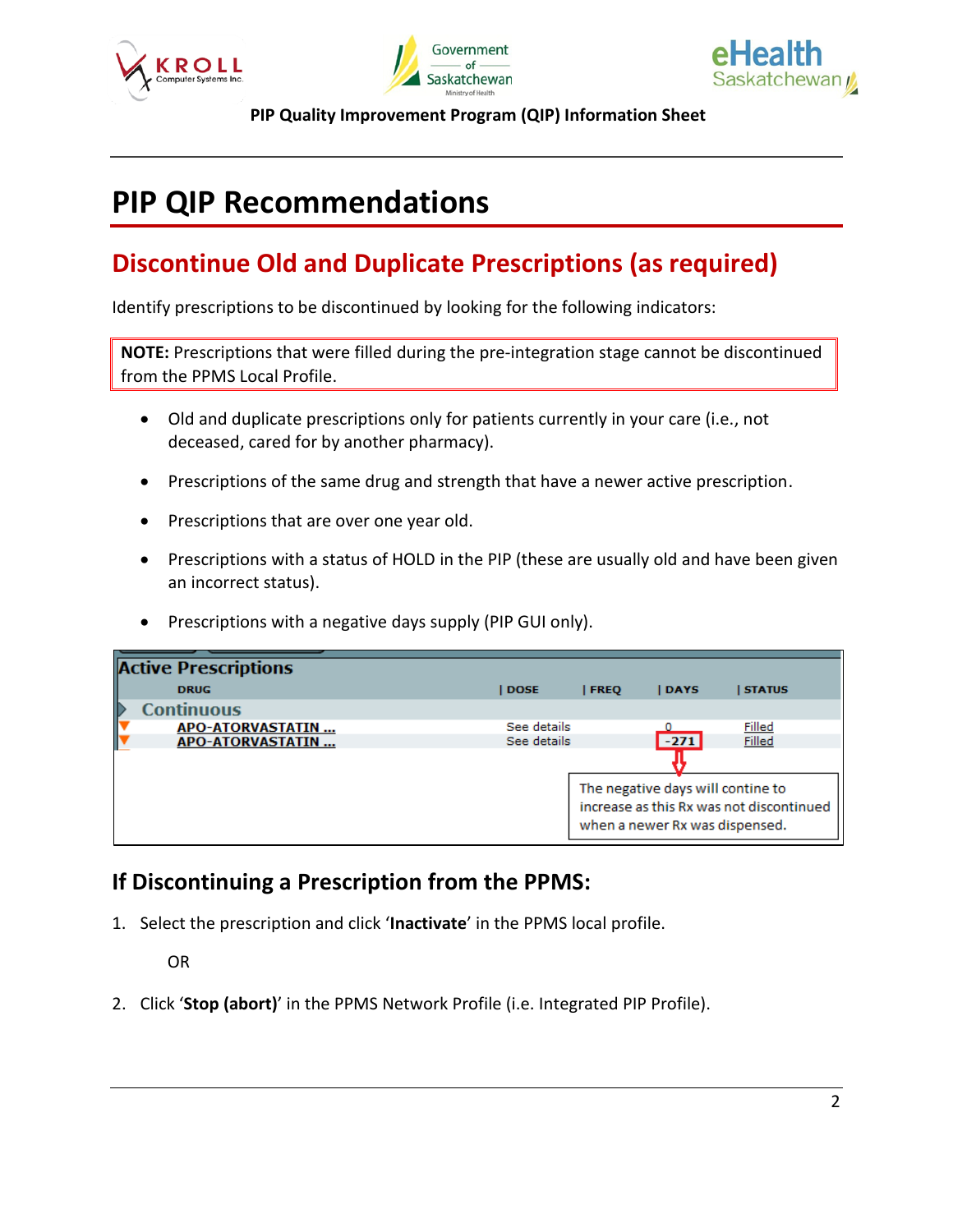





#### **If Discontinuing a Prescription in the PIP GUI:**

- 1. Search for the patient.
- 2. Enter the 'Reason for Accessing PIP Profile': *PIP QIP Profile Review.*

| <b>Reason for Accessing Profile (required):</b> |                        |  |  |  |  |
|-------------------------------------------------|------------------------|--|--|--|--|
| Consultation                                    |                        |  |  |  |  |
| Prescribing                                     |                        |  |  |  |  |
| O Dispensing                                    |                        |  |  |  |  |
| O Other                                         | PIP QIP Profile Review |  |  |  |  |

- 3. Discontinue prescriptions in one of the following ways:
	- a) To discontinue an individual prescription:
		- Select the active prescription that needs to be discontinued.
		- Click the **Prescription Details** tab and select '**Discontinue Prescription**'.

| <b>Rx HISTORY ALLERGIES</b><br><b>ACTIVE Rx</b>                                                    |                          |            |                  |                     |  | <b>Rx DETAILS</b>                                                                                        | <b>DISPENSING HISTORY</b> |             | <b>TUS HISTORY</b> | <b>NOTES</b>                                                  |                  |
|----------------------------------------------------------------------------------------------------|--------------------------|------------|------------------|---------------------|--|----------------------------------------------------------------------------------------------------------|---------------------------|-------------|--------------------|---------------------------------------------------------------|------------------|
| <b>PRINT PEND. Rx</b><br><b>PRINT MENU</b><br><b>DISPENSED DRUGS</b><br><b>MULTIPLE Rx OPTIONS</b> |                          |            |                  |                     |  | <b>RELEASE RX</b><br><b>RENEW Rx</b><br><b>DISCONTINUE Rx</b><br><b>CANCEL REFILLS</b><br><b>HOLD Rx</b> |                           |             |                    |                                                               |                  |
| <b>Active Prescriptions</b>                                                                        |                          |            |                  |                     |  | <b>DRUG</b> ▼                                                                                            |                           |             |                    |                                                               | <b>MONOGRAPH</b> |
| <b>DRUG</b>                                                                                        |                          | i DOSE     | <b>FREQ</b>      | <b>IDAYS STATUS</b> |  | AMOXICILLIN 500 MG CAPSULE                                                                               |                           |             |                    |                                                               |                  |
| <b>Continuous</b>                                                                                  |                          |            |                  |                     |  |                                                                                                          |                           |             |                    |                                                               |                  |
|                                                                                                    | AMOXICILLIN 500 M        | 1 CAP      | $3 \times 1$ Dav | Hold                |  | DIN/NPN                                                                                                  | 02401509                  |             |                    |                                                               |                  |
|                                                                                                    | <b>LIPITOR 10 MG TAB</b> | 1 TAB      | <b>OD</b>        | Pending             |  | <b>GENERIC FORM</b>                                                                                      |                           |             |                    | Amoxicillin Trihydrate 500 mg Oral Capsule (Hard, Soft, Etc.) |                  |
|                                                                                                    | <b>NITRO-DUR 0.2 MG/</b> | 1 PATCH OD |                  | Pending             |  | <b>INDICATION</b>                                                                                        | Not available             |             |                    |                                                               |                  |
|                                                                                                    | SOTALOL 80 MG TAB        | 1 TAB      | $1 \times 1$ Dav | Hold                |  | <b>DOSAGE RANGE</b>                                                                                      | <b>FREQUENCY</b>          | <b>IPRN</b> | <b>I DURATION</b>  | <b>START DATE</b>                                             | <b>END DATE</b>  |
| ▶ Short-Term                                                                                       |                          |            |                  |                     |  | 1 CAP                                                                                                    | $3 \times 1$ Dav          | <b>No</b>   | 10 Days            | 2015-May-26                                                   | 2015-Jun-05      |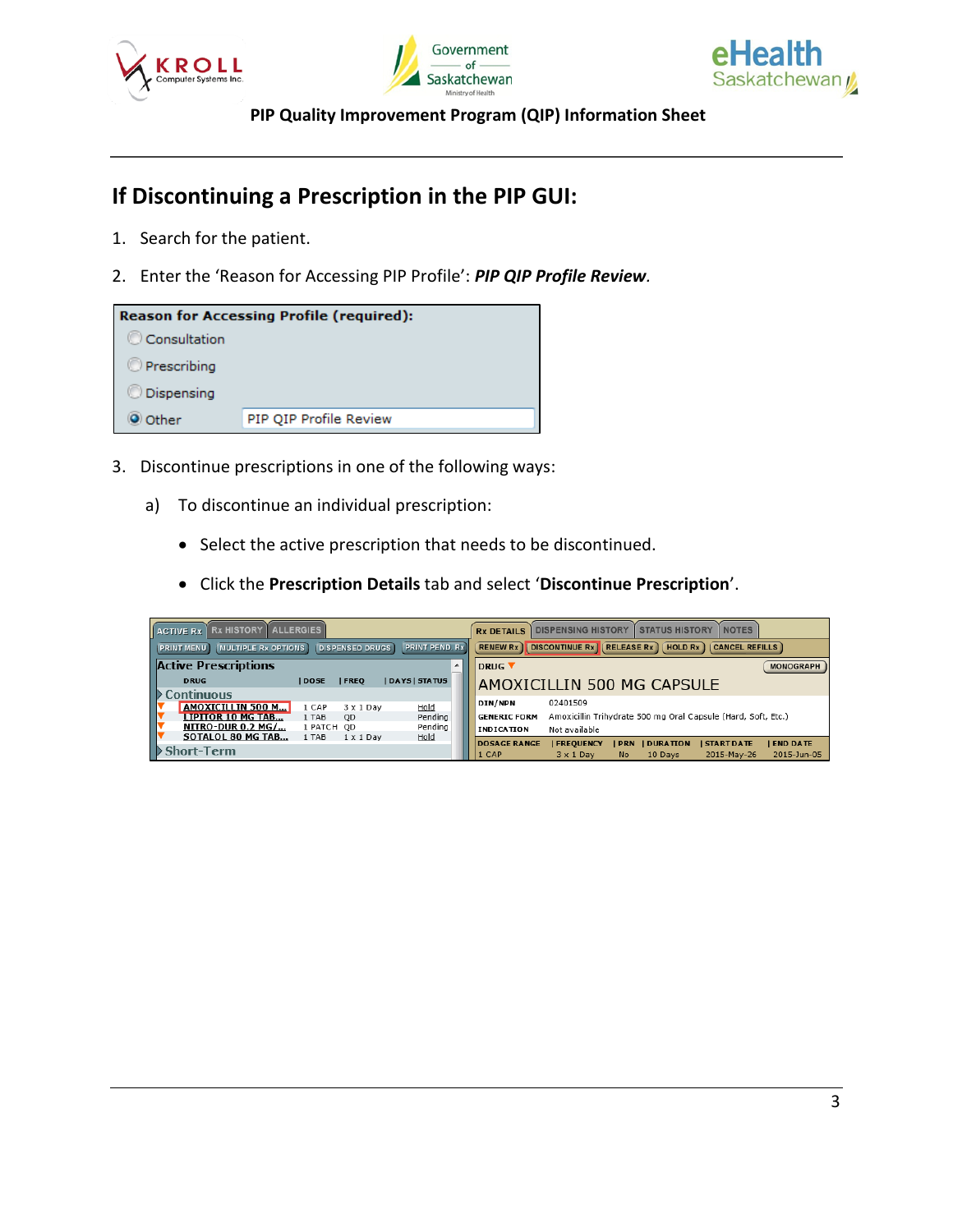





- b) To discontinue multiple prescriptions at once:
	- Click the '**Multiple Rx Options**' tab.

| ACTIVE Rx Rx HISTORY ALLERGIES                        |  |  |                       |
|-------------------------------------------------------|--|--|-----------------------|
| <b>PRINT MENU MULTIPLE Rx OPTIONS DISPENSED DRUGS</b> |  |  | <b>PRINT PEND. Rx</b> |

Check prescriptions to be discontinued and select '**D/C'**.

| <b>MULTIPLE Rx OPTIONS</b>                      |             |                  |               |  |  |  |
|-------------------------------------------------|-------------|------------------|---------------|--|--|--|
| HOLD RELEASE DIC<br><b>BACK</b><br><b>RENEW</b> |             |                  |               |  |  |  |
| <b>Active Prescriptions</b>                     |             |                  |               |  |  |  |
| <b>DRUG</b>                                     | <b>DOSE</b> | <b>FREO</b>      | DAYS   Status |  |  |  |
| Continuous                                      |             |                  |               |  |  |  |
| AMOXICILLIN 500 MG                              | 1 CAP       | $3 \times 1$ Day | Hold          |  |  |  |
| LIPITOR 10 MG TABL                              | 1 TAB       | OD               | Pending       |  |  |  |
| NITRO-DUR 0.2 MG/H                              | 1 PATCH OD  |                  | Pending       |  |  |  |
| SOTALOL 80 MG TABL                              | 1 TAB       | $1 \times 1$ Day | Hold          |  |  |  |

4. Enter the 'Reason for Discontinuing': *No Longer Required for Treatment.*

| <b>ENTER DISCONTINUE INFORMATION FOR SELECTED PRESCRIPTIONS:</b> |                                                              |  |  |  |  |
|------------------------------------------------------------------|--------------------------------------------------------------|--|--|--|--|
| <b>REASON</b>                                                    | -- Select Reason --                                          |  |  |  |  |
| <b>EFFECTIVE DATE</b>                                            | -- Select Reason --<br>Drug Product Discontinued Or Recalled |  |  |  |  |
| <b>RECORDED BY</b>                                               | Change In Medication/Dose<br><b>Ineffective</b>              |  |  |  |  |
|                                                                  | <b>DATE RECORDED</b><br>Detected Issue                       |  |  |  |  |
|                                                                  | Response to Monitoring<br>No Longer Required for Treatment   |  |  |  |  |
|                                                                  | Not Covered                                                  |  |  |  |  |
|                                                                  | <b>Patient Refuse</b><br><b>Product Recalled</b>             |  |  |  |  |
|                                                                  | Unable to Use                                                |  |  |  |  |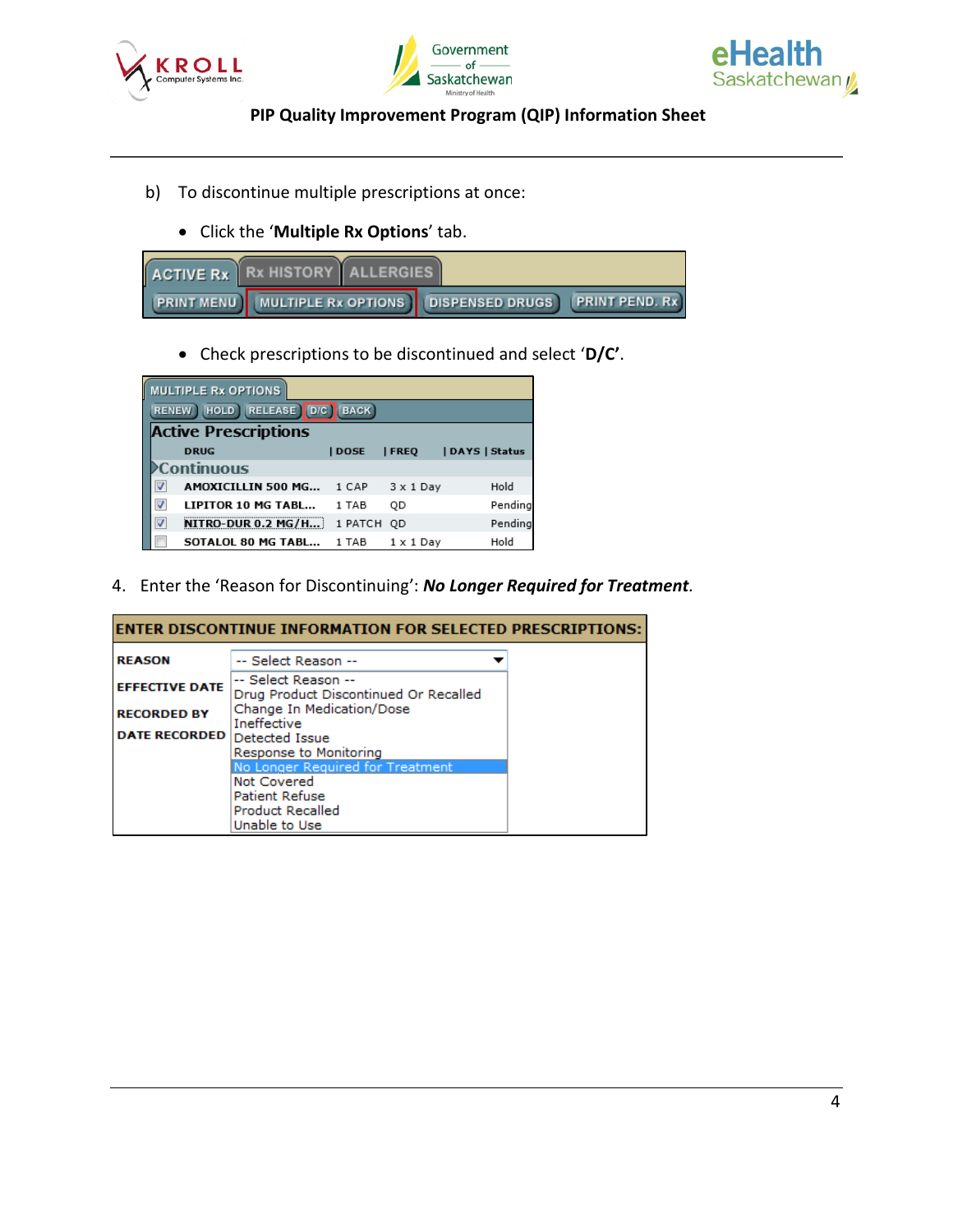





#### <span id="page-6-0"></span>**What does HOLD mean in the PIP?**

Only a prescriber should put a prescription on HOLD in the PIP (i.e. a prescriber has instructed a patient to stop taking a medication for a period of time). A prescription is typically put on HOLD when a patient stops taking the medication for a short period of time, for example, when admitted to hospital or when the patients' blood levels are too high.

- Use the *Suspend* function in the PPMS only if the prescription is to be placed on HOLD temporarily. If the temporary HOLD status becomes permanent, the prescription should be discontinued.
- Prescriptions with a status of HOLD in the PIP stay active on the profile indefinitely, causing unnecessary duplicate prescriptions and excessive contraindication messages.

## <span id="page-6-1"></span>**Performing Pharmacist Prescriptive Authority (PPA) in the PPMS**

Enter prescriptions for Pharmacist Prescriptive Authority (PPA) in the PPMS if you can generate a Pharmacist Assessment Record (PAR)/indicate reason for prescribing (otherwise create the prescription in the PIP GUI, download the prescription from the PIP network profile and dispense from your PPMS). For instructions on how to do PPA, review:

 Access<http://www.kroll.ca/userguides/SK%20PIP%20Tip%20Sheets.pdf> from the Kroll website to know more about – **How to create a Prescriptive Authority**.

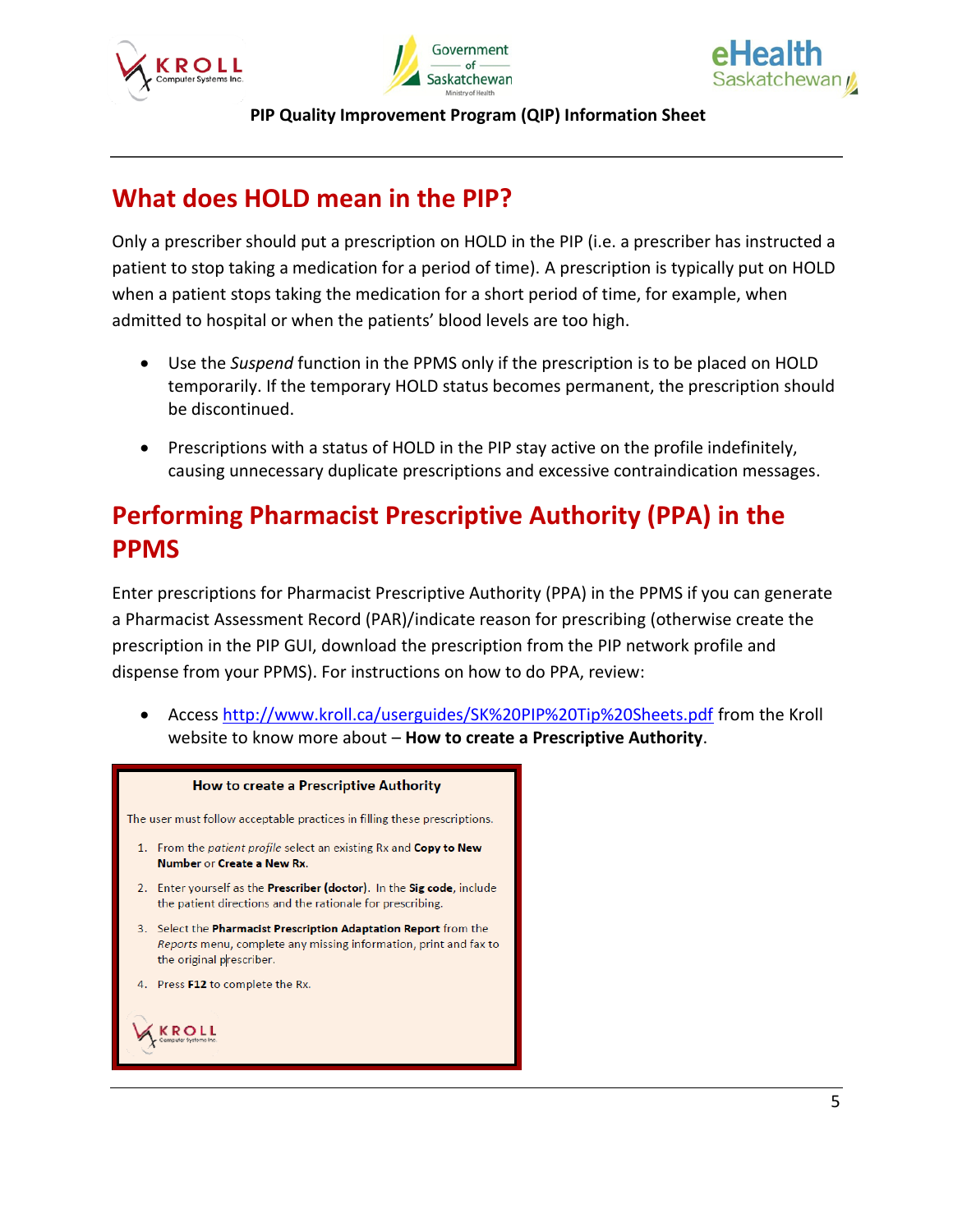





#### <span id="page-7-0"></span>**Add an End Date / Valid Days Supply for Non-Prescribed Drugs**

Ensure that an end date/valid days supply is entered for non-prescribed drugs. Pharmacists should use their clinical judgment when determining the end date (e.g. 30 days for exempted codeine products or maximum of a year). For instructions on how to enter non-prescribed drugs, review:

'Not Dispensed Profile' section in your Vendor training manual.

#### <span id="page-7-1"></span>**Ensure that NPN Products are recorded in the PIP**

NPN products (e.g. Slow-K, Replavite, Calcium, Vitamin D, etc.) are recorded in the PIP by changing the classification from 'NPN' to 'DIN' in the 'Plans' tab of the Drug Card. Add SKPIP as a Plan, and ensure the DIN is selected from the dropdown.



OR

2. On the Drug card, change the main DIN dropdown to NPN.

| Name               | <b>Oyster Shell Calcium</b> |                 | 80001408          |                          |                                     |
|--------------------|-----------------------------|-----------------|-------------------|--------------------------|-------------------------------------|
| Generic            | Calcium Carbonate           | Strength        | 500 <sub>mg</sub> | Sched                    | $3$ (Schedule $\blacktriangleright$ |
| <b>Description</b> | Gr Oval FC Tab              | Followup (Days) |                   |                          | Oral/Written Not Specific -         |
| Description 2      |                             | Form            |                   | TAB (Film-coated Tablet) |                                     |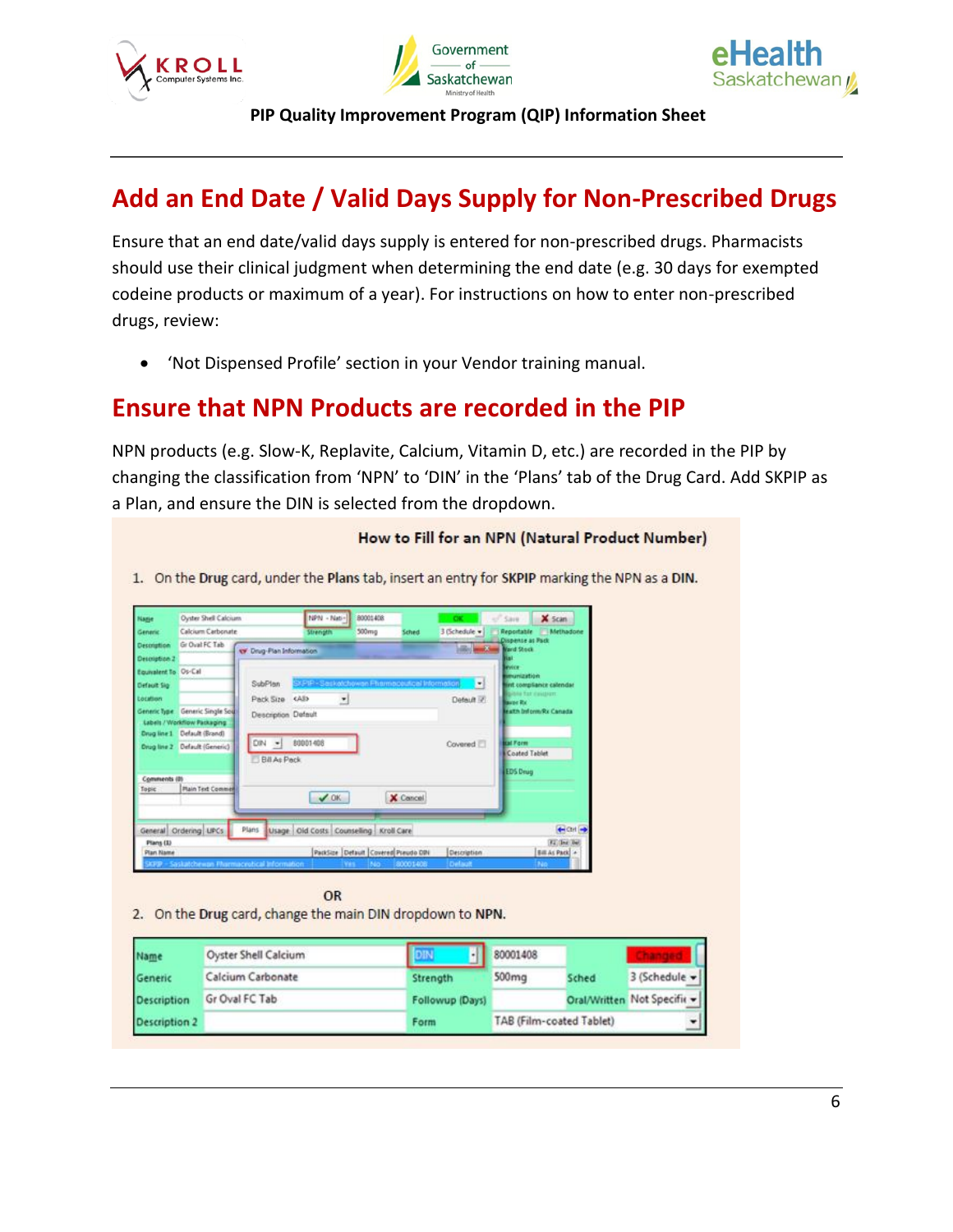





## <span id="page-8-0"></span>**Generate and Review the Failed Transaction Report (FTR) Daily**

Print your FTR daily and retransmit any transactions that should have been recorded in the PIP. For instructions on how to generate a FTR, review:

- 'Failed Provincial Claims Flat File Report' in your Vendor training manual.
- Reference the 'Failed Transaction Information Sheet' included in this information package.
- Reference eHealth Saskatchewan's 'Failed Transaction Guide' for further information. If you do not have the guide, contact the eHealth Saskatchewan Service Desk.

## <span id="page-8-1"></span>**Ensure SK PIP/DIS Plan is attached to a Prescription for Successful Transmission to the PIP**

| $\leftarrow$ Ctrl $\rightarrow$<br><b>Pricing</b><br>Plans<br>Dates   Comments   Indications   Images   Other | Unit Dose (Ctrl-U): Disabled<br>Warnings   Counselling |
|---------------------------------------------------------------------------------------------------------------|--------------------------------------------------------|
| <b>Rx Plans</b><br>Extra Info (F2 Edits)<br>Plan Pays                                                         | Message                                                |
| 38.08<br><b>SPDP</b><br>▼                                                                                     | $\sqrt{2}$<br>No PIP plan on this Rx                   |
| 0.00 Deduct: \$0.00<br>Cash                                                                                   |                                                        |
| (More Plans Available)                                                                                        |                                                        |
| <b>Enable Auto-Refill</b><br>Min Interval<br>Next Disp Qty<br>Rx Comments (0)<br>∸                            | <b><i>BARBOONS</i></b>                                 |
| $\overline{\phantom{a}}$                                                                                      |                                                        |

## <span id="page-8-2"></span>**Masked Profiles need to be Unmasked for Prescriptions to be Recorded in the PIP**

Educate patients with masked profiles that they need to provide their consent to the pharmacist in order that their information is recorded in the PIP. A healthcare provider is able to unmask a masked patient's profile in three circumstances:

- Consent from the patient has been obtained.
- Emergency circumstances exist in which the patient is unable to provide consent.